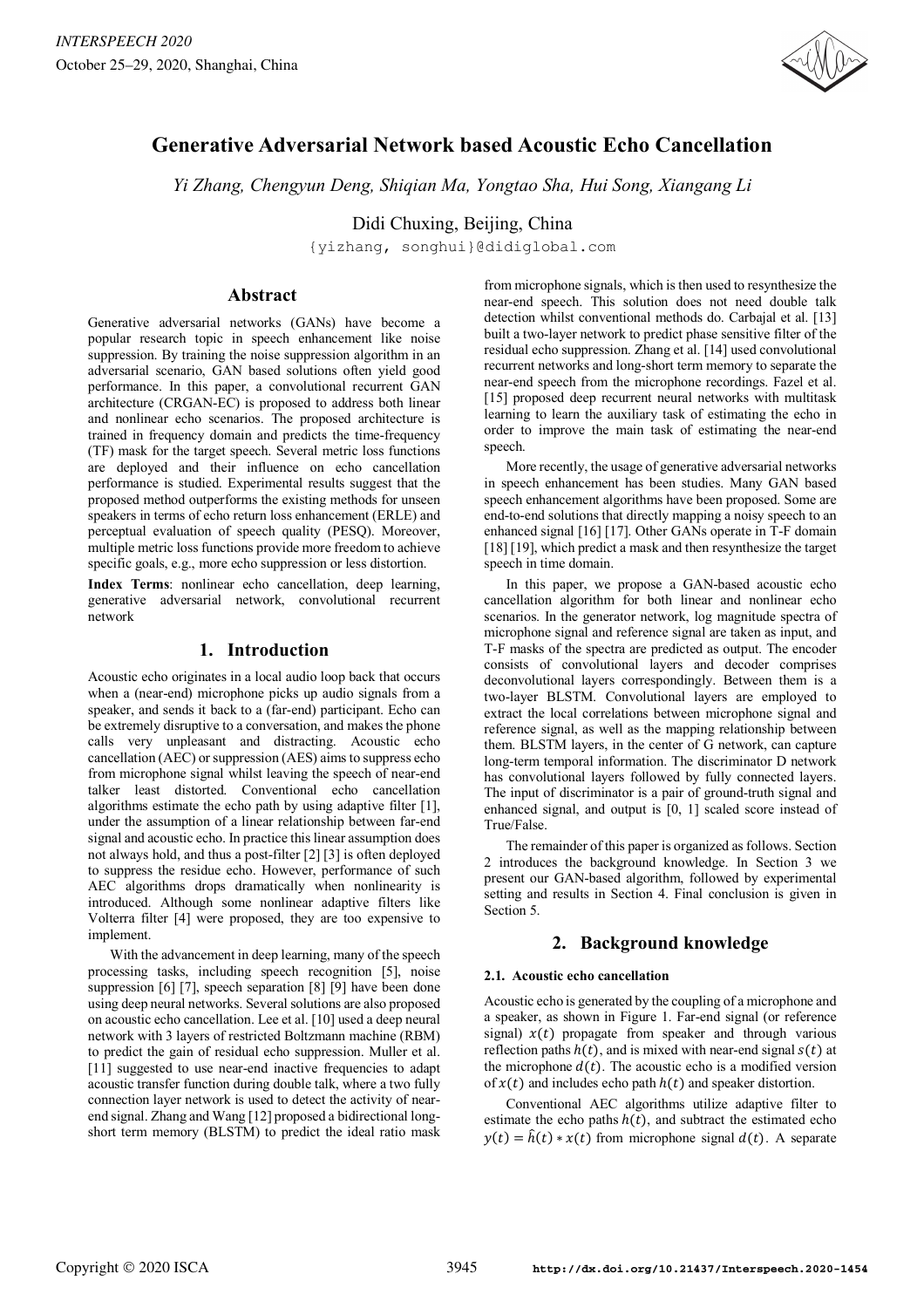double talk detection is required to freeze filter adaption during double talk period. This linear echo canceller is under the assumption of linear relationship between reference signal and acoustic echo. However, nonlinearity is often introduced due to hardware limitation, like speaker saturation. Therefore, a post filter is needed to further suppress the residue echo. The diagram of traditional AEC algorithm is shown as top figure in Figure 2.



Figure 1 *Example of echo generation and acoustic echo cancellation*



Figure 2 *Examples of conventional AEC (top) and neural network based AEC (bottom)*

Recently, deep learning based AEC algorithms have shown great potential. With sufficient training data, neural network based solutions yield better performance than traditional ones in both matched and unmatched test cases. Figure 2 bottom shows one example of DNN based algorithm. Model input consists of log magnitude spectra of reference signal and microphone signal. And the model aims to estimate the enhanced magnitude spectrum (similar to LEC and post filter combination). Finally, microphone signal phase is used to resynthesize the enhanced signal in time domain.

General metrics for AEC performance evaluation includes echo return loss enhancement (ERLE) and perceptual evaluation of speech quality (PESQ), which are used in this experiment as well.

ERLE is often used to measure the echo reduction achieve by the system during single talk situation where near-end talker is inactive. ERLE is defined as

$$
ERLE(dB) = 10 \log_{10} \frac{E\{d^2(t)\}}{E\{q^2(t)\}}
$$
 (1)

where  $E\{\}$  represents the statistical expectation.

PESQ evaluates the perceptual quality of enhanced nearend speech during double talk period. PESQ score is calculated by comparing the enhanced signal to the ground-truth signal, its score ranges from -0.5 to 4.5 and a higher score indicates better quality.

#### **2.2. Generative adversarial network**

GAN consists of two networks: a generator network G and a discriminator network D. This forms a minimax game scenario. where G is trying to generate fake data to fool D, and D is learning to discriminate between real and fake data. Importantly, G does not memorize input-output pairs, instead it learns to map the data distribution characteristics to the manifold defined in prior  $Z$ . D is typically a binary classifier, and its inputs are either real samples, coming from the dataset that G isimitating, or fake samples, made up by G. As described in [20], the loss function for D and G in conventional GAN can be formulated as

$$
\min_G \max_D V(D, G) = \mathbb{E}_{y \sim \Upsilon} [\log D(y)]
$$

$$
+\mathbb{E}_{z\sim\mathcal{Z}}\left[\log(1-D(G(z)))\right] \quad (2)
$$

where  $\mathbb{E}_{y \sim Y}$  indicates the expectation of y from distribution Y.



Figure 3 *GAN training process*

Figure 3 shows the GAN training process. G adapts its parameters such that D classifies G's output as real. During back-propagation, D gets improved at feeding real features in its input and, in turn, G corrects its parameters to move forwards.

#### **3. Proposed method**

The echo cancellation problem is defined so that we have an input echo-corrupted signal  $d(t)$  and want to clean it to obtain the enhanced signal  $q(t)$ . We propose to get this done with GAN model. In the proposed method, the G network performs the enhancement. Its inputs are the log magnitude spectra  $D(n, k)$  and  $X(n, k)$  of microphone signal  $d(t)$  and reference signal  $x(t)$  separately, together with the latent representation z, and its output is the T-F masks  $Mask(n, k) =$  $G\{D(n, k), X(n, k)\}\$  that used to resynthesize the enhanced version  $Q(n, k) = M(n, k) * D(n, k)$ . The G network features an autoencoder-like shape as depicted in Figure 4. In the encoding stage, there are three 2-D convolutional layers follow by a reshape layer. Convolutions enforce the network to focus on temporally-close correlations in the input signal, and were shown to be more stable for GAN training [21]. Correspondingly, the decoding stage is a reversed version of the encoding, which comprises of three deconvolutional layers. Between encoder and decoder, there are two bidirectional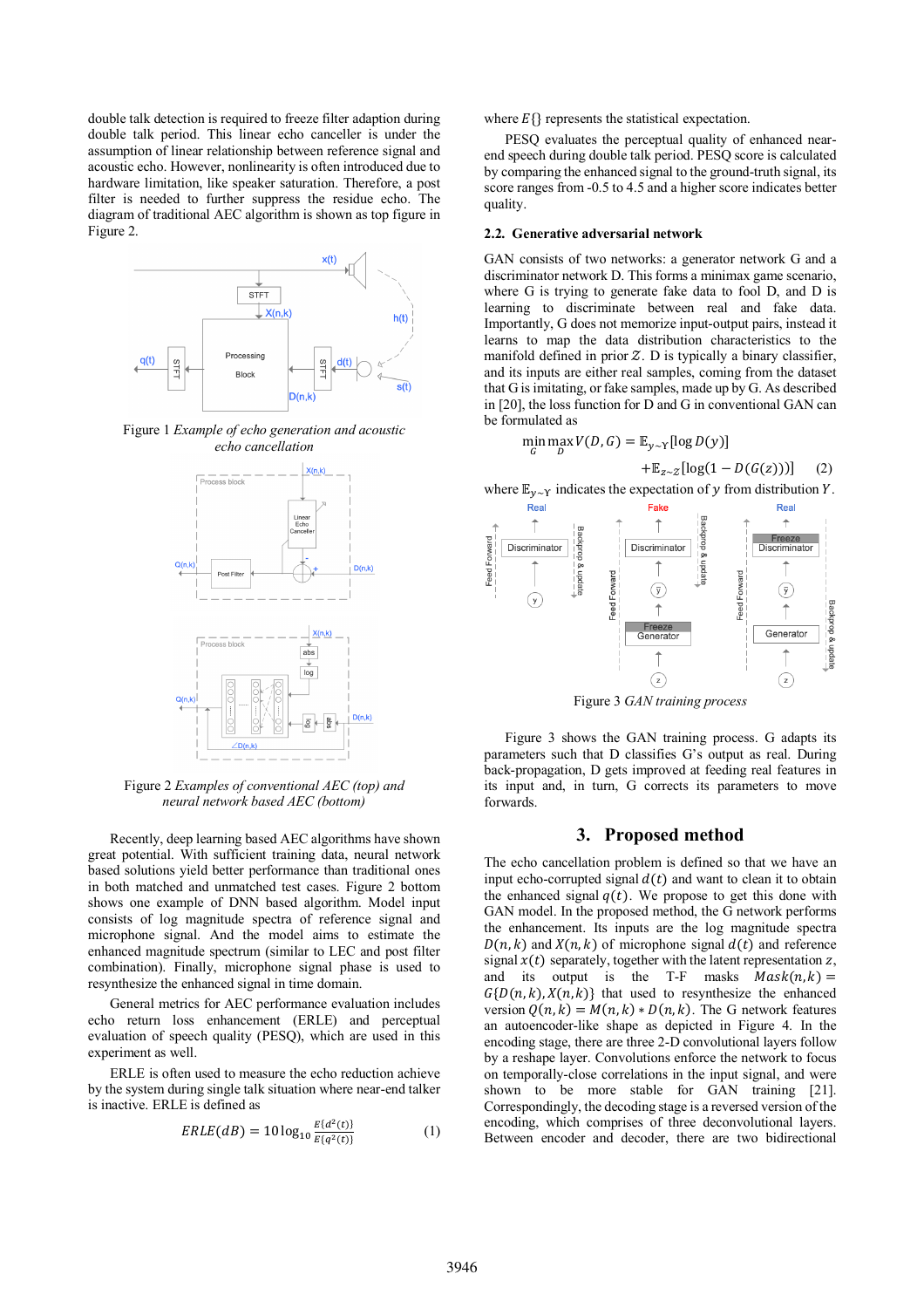LSTM layers to capture extra temporal information. Batch normalization (BN) [22] is applied after each (de-)convolutional layer except the output layer. Exponential linear units (ELU) [23] are used as activation functions for each layer except output layer that using sigmoid activation function to predict the T-F masks.



Figure 4 *Encoder-decoder architecture of G network*

The G network also features skip connections, connecting each encoding layer to its homologous decoding layer, and passing the fine-grained information of the input spectra to the decoder. In addition, they offer a better training behavior, as the gradients can flow deeper through the whole structure [24].

D, on the other hand, is in charge of transmitting information to G of what is real and what is fake, such that G can slightly correct its output towards the realistic distribution, getting rid of the echo components as those are signaled to be fake. D can be expressed as learning some sort of loss for G's output to look real. D has a similar structure as the encoder in G, where it has three convolutional layers, as well as a flatten layer, then followed by three fully connected layers.

Updating weights towards higher objective metric scores has been proven to work well [19]

$$
\min_{D} V(D) = \mathbb{E}_{(z,y)\sim(Z,Y)} [(D(y,y) - Q(y,y))^2] + \mathbb{E}_{(z,y)\sim(Z,Y)} [(D(G(z),y) - Q(G(z),y))^2]
$$
  
\n
$$
\min_{G} V(G) = \mathbb{E}_{z,y\sim(Z,Y)} [(D(G(z),y) - 1)^2]
$$
\n(3)

where  $O$  stands for the normalized evaluation metric which has its output in range of [0, 1] (1 means the best), and therefore  $Q(y, y) = 1$ . Furthermore, we found that by adding a L2 norm in  $V(G)$  leading to better results:

$$
\min_{G} V(G) = \mathbb{E}_{z, y \sim (Z, Y)} [(D(G(z), y) - 1)^{2}]
$$
  
 
$$
+ \lambda ||G(z) - Y||^{2}
$$
 (4)

In the proposed algorithm, log magnitude spectrum is used as input feature. We apply an FFT size of 512 with 25 ms window length and 10 ms step size. PESQ and ERLE are used as the higher objective metrics, and  $\lambda = 10$ .

Inside the encoder in G, the number of feature maps for convolutional layers are set to: 16, 32, and 64. The kernel size used for the first layer is (1, 3) and for the remaining layers is (2, 3), with strides set to (1, 2). The BLSTM layers consist of 256 neurons, with 128 in each direction and a time step of 100. The decoder part of G follows the reverse parameter setting as in the encoder.

The number of feature maps for convolutional layers in D are set to: 10, 20, 20, and neurons in the fully connected layers are: 30, 10, 1. All models are trained using Adam optimizer [25] for 60 epochs with a learning rate of 0.002 and a batch size of 1. The time step changes with the number of frames per sentence. The input of D is a pair of ground-truth signal and enhanced signal, and output is [0, 1] scaled score instead of True/False. For PESQ loss function, the ground-truth signal is clean near-end speech, and for ERLE loss function, the groundtruth signal is noisy signal (or the mic signal). Both PESQ and ERLE metric loss are based on utterance level.

#### **4. Experimental evaluation**

#### **4.1. Experimental settings**

TIMIT dataset [26] is used to evaluate the echo cancellation performance. We built a dataset similar to the ones reported in [14] [15]: From 630 speakers of TIMIT, we randomly choose 100 pairs of speakers (40 male-female, 30 male-male, 30 female-female) as the far-end and near-end speakers. Three utterances of the same far-end speaker are randomly chosen and concatenated to create a far-end signal. Each utterance of a near-end speaker is then extended to the same size as that of the far-end signal by zero padding in the rear. Seven utterances of near-end speakers are used to generate 3500 training mixtures where each near-end signal is mixed with five different far-end signals. From the remaining 430 speakers, another 100 pairs of speakers are randomly picked as the far-end and near-end speakers. We followed the same procedure as described above, but this time only three utterances of near-end speakers are used to generate 300 testing mixtures where each near-end signal is mixed with one far-end signal. Therefore, the testing mixtures are from untrained speakers.

The following process is applied to the far-end signal to model the nonlinear acoustic path as in [27]. For the nonlinear model of acoustic path, we first applied the hard clipping to simulate the speaker saturation ( $Thr = 80\%$  of the maximum volume of input signal):

$$
x_{clip}(t) = \begin{cases} -x_{max}, & \text{if } x(t) < -Thr\\ x(t), & \text{if } |x(t)| \leq Thr\\ x_{max}, & \text{if } x(t) > Thr \end{cases}
$$
(5)

Then, we applied the following sigmoidal function to simulate the speaker distortion:

$$
x_{NL}(t) = 4\left(\frac{2}{1+exp(-a \cdot b(t))} - 1\right) \tag{6}
$$

where  $b(t) = 1.5x_{clip}(t) - 0.3x_{clip}(t)^2$ , and  $a = 4$  if  $b(t) >$ 0 and  $a = 0.5$  otherwise. Finally, the output of sigmoidal function is convolved with a randomly chosen room impulse response (RIR) to render the acoustic echo picked by the microphone.

Image method [28] is used to generate RIRs for training. The length of RIRs is set to 512, the simulation room size is  $4m \times 5m \times 3m$ , and a microphone is placed at [2, 2, 1.5]m. A speaker is placed at five random places with 1.5m distance from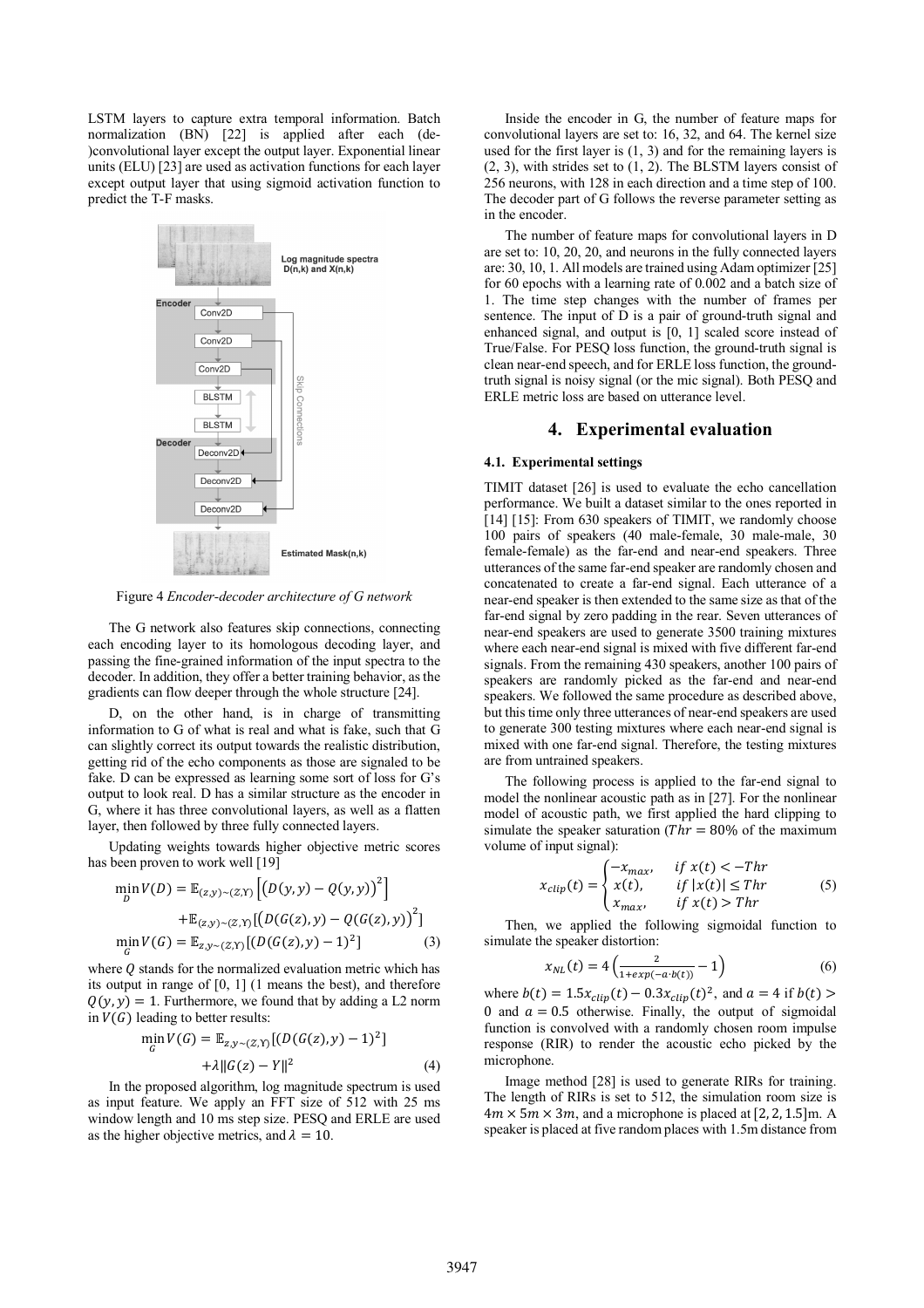the microphone. The five RIRs' reverberation time  $(RT_{60})$ ranges between  $0.2 \sim 0.5$  seconds.

Five real environmental recorded RIRs from RWCP database [29] is used to generate acoustic echo in the test. Table I shows the information of the five RIRs.

| Table 1 RIRs from RWCP database |                   |  |  |  |  |  |  |
|---------------------------------|-------------------|--|--|--|--|--|--|
| <b>RIRs</b>                     | $E1A$ E1B E1C E2A |  |  |  |  |  |  |
|                                 |                   |  |  |  |  |  |  |

Both linear and nonlinear echo scenarios are considered in this test. In training step, microphone signals are generated randomly at signal to echo ratio (SER)  $\{-6, -3, 0, 3, 6\}$  dB, where SER is defined as

$$
SER(dB) = 10 \log_{10} \frac{E\{signal_{near}^2\}}{E\{signal_{far}^2\}} \tag{7}
$$

In testing stage, microphone signals are generated at SER levels {0, 3.5, 7} dB, slightly different from the training SERs, in order to evaluate the unmatched training-test cases.

#### **4.2. Experimental results**

In this experiment, two state-of-the-art neural network algorithms, CRNN [14], and Multitask GRU [15] are deployed as the benchmark. It is shown that NN based methods outperforms conventional 'AES+RES' methods in [15], and thus we skip the 'AES+RES' comparison here. Instead of original implementation in [14], we directly used the G in the proposed method as CRNN structure, and the parameters are given in Section 3. Multitask GRU was implemented following the instructions in [15].

Table 2 *PESQ and ERLE scores in linear acoustic path scenarios*

| pum scenurios       |                   |                  |       |       |  |
|---------------------|-------------------|------------------|-------|-------|--|
| Metrics             | Methods           | Testing SER (dB) |       |       |  |
|                     |                   | 0                | 3.5   | 7     |  |
| <b>PESO</b>         | Input             | 1.80             | 2.02  | 2.28  |  |
|                     | <b>CRNN</b>       | 2.67             | 2.80  | 3.18  |  |
|                     | Multitask GRU     | 2.84             | 3.05  | 3.30  |  |
|                     | CRGAN-EC-P        | 2.90             | 3.10  | 3.46  |  |
|                     | CRGAN-EC-E        | 2.54             | 2.72  | 3.06  |  |
| <b>ERLE</b><br>(dB) | Input             | 0                | 0     | 0     |  |
|                     | <b>CRNN</b>       | 59.60            | 60.66 | 61.10 |  |
|                     | Multitask GRU     | 58.20            | 59.14 | 59.60 |  |
|                     | CRGAN-EC-P        | 59.67            | 60.50 | 61.21 |  |
|                     | <b>CRGAN-EC-E</b> | 64.12            | 64.10 | 67.28 |  |

We first evaluate our proposed method in linear acoustic path scenarios. Table 2 shows the average PESQ and ERLE scores of the unprocessed, CRNN, Multitask GRU, and the proposed methods. 'CRGAN-EC-P' denotes the proposed GAN using PESQ as metric loss, and 'CRGAN-EC-E' denotes GAN with ERLE loss correspondingly. The results show that CRGAN-EC-P yields the best PESQ scores among all the methods, and comparable ERLE scores to CRNN and Multitask GRU. The superior performance of CRGAN-EC-P could be explained as following. Convolutional layers contribute in providing local correlations and mapping between the microphone signal and reference signal, and BLSTM layers

contribute in capturing long-term temporal information. Furthermore, traditional mean square error (MSE) loss function measures the spectrum distance between enhancement signal and ground-truth signal with uniform weights, while PESQ is an accumulated score along subbands with different weights according to psychoacoustics. Therefore, models minimizing MSE score do not guarantee to yield good PESQ score.

CRGAN-EC-E obtains worse PESQ scores compared to CRNN and Multitask GRU, but it produces highest ERLE scores. Since noise is not considered and SER is not low in this experiment, high ERLE score does not make much sense. However, different metric losses provide additional freedom for the system to achieve specific goals. And metric loss of combined PESQ and ERLE could further achieve appropriate compromise between echo cancellation and target speech distortion. Due to limited space, only separate PESQ and ERLE results are shown here.

We further study the impact of nonlinear acoustic path on our proposed method. In this test,  $x_{NL}$  was convolved with RIRs to generate the acoustic echo, and thus it contained both power amplifier clipping, and loudspeaker distortion. We again compare results of our method against CRNN and Multitask GRU. Table 3 shows the averaged PESQ and ERLE scores. Similarly, the Proposed CRGAN-EC-P achieves the best PESQ scores among all the methods and the ERLE scores are close to the best ones. Proposed CRGAN-EC-E yields the best ERLE scores.

Table 3 *PESQ and ERLE scores in nonlinear acoustic path scenarios*

| Metrics             | Methods           | Testing SER (dB) |       |       |
|---------------------|-------------------|------------------|-------|-------|
|                     |                   |                  | 3.5   |       |
| <b>PESO</b>         | Unprocessed       | 1.68             | 1.91  | 2.18  |
|                     | <b>CRNN</b>       | 2.38             | 2.69  | 2.94  |
|                     | Multitask GRU     | 2.54             | 2.80  | 3.11  |
|                     | CRGAN-EC-P        | 2.75             | 2.99  | 3.32  |
|                     | CRGAN-EC-E        | 2.30             | 2.54  | 2.88  |
| <b>ERLE</b><br>(dB) | Unprocessed       | 0                | 0     | 0     |
|                     | <b>CRNN</b>       | 57.14            | 56.99 | 58.30 |
|                     | Multitask GRU     | 55.30            | 56.23 | 57.02 |
|                     | CRGAN-EC-P        | 57.01            | 57.89 | 58.26 |
|                     | <b>CRGAN-EC-E</b> | 62.71            | 64.30 | 66.93 |

## **5. Conclusion**

In this study, we proposed a novel acoustic echo cancellation algorithm using convolutional recurrent GAN, that works well in both linear and nonlinear acoustic path scenarios. Convolutional layers extract the local correlations between microphone signal and reference signal, and the mapping between them. BLSTM layers capture the long-term temporal information. The proposed architecture is trained in frequency domain and predicts the time-frequency (TF) mask for the target speech. We deploy various metric loss functions and demonstrate the model robustness to the trade-offs between echo suppression and target speech distortion. As future works, we intend to extend our investigation of echo cancellation under more severe situations, especially delay-free scenarios.